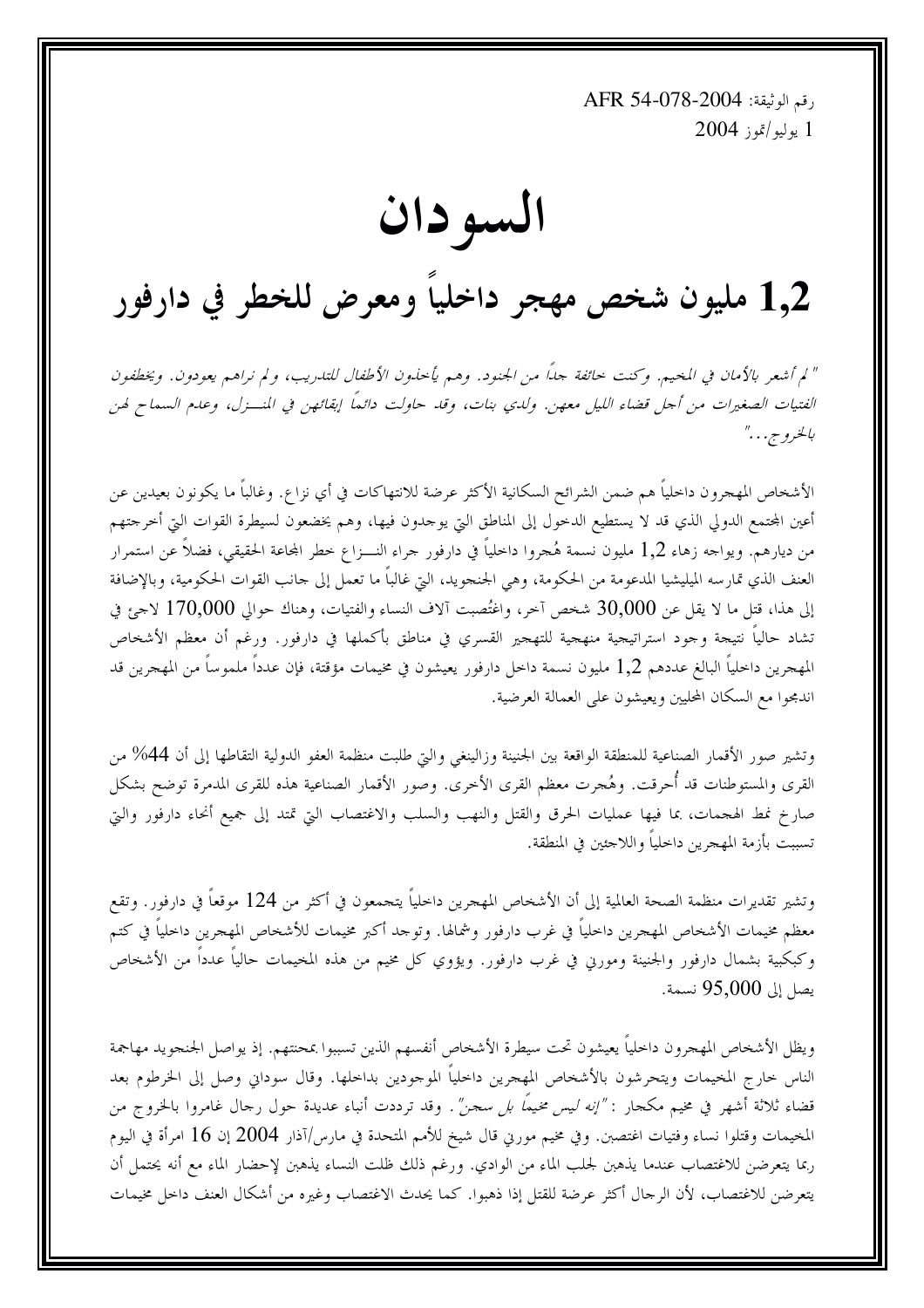الأشخاص المهجرين داخلياً.

وداخل المخيمات، تتسم الأوضاع الإنسانية بالخطورة. وما زالت كميات الطعام في دارفور غيركافية لتدوم طوال فصل الأمطار الذي يعزل أحزاء كثيرة من المنطقة، وبخاصة غرب دارفور. ولا يمكن الوصول إلى مخيمات الأشخاص المهجرين داخلياً الواقعة في المناطق النائية إلا بواسطة الطائرات أو الجمال. وقال أحد سكان غرب دارفور لمنظمة العفو الدولية إن : *"الأغذية* تصل إلى المُات، لكن هناك الآلاف ممن يحتاجون إلى الطعام ولا يتلقون شيئًا ."

"أدحل طفلي قبل 11 يوماً إلى مركز الإطعام وحتى الآن آتي كل يوم. لكن لدي طفلين وعلى أن أبحث عن الطعام لهما . وحالياً ليس لدينا ما نأكله في المنسزل. وقد قُتل زوجيي في فبراير/شباط الماضي (2004) وليس لدي أي أقرباء آحرين. وفي الوقت الراهن، أعيش في بيت أحد الأشخاص. وليس لدي أي شيء لبناء ملجأ لي. ولا أملك مالاً لشراء بعض الأعشاب. ولا يمكنني اللهاب إلى الغابة لأن طفلي مريض وعلى أن أحضر إلى مركز الإطعام. لكنني أنا نفسي جائعة حقاً. وقد لا أتمكن من *المجيء كل يوم".* [امرأة في مخيم للأشخاص المهجرين داخلياً].

وتبين في دراسة طبية أحرقما منظمة أطباء بلا حدود في مخيم مورين في إبريل/نيسان — مايو/أيار 2004 أن نصف العائلات لا تملك بطانيات وأن 5% فقط تملك منازل يمكن أن تحميها من المطر. وجاء في الدراسة أن أوضاع النظافة والصحة رديئة وأن هناك "خطورة شديدة جداً في انتشار الأمراض". <sup>1</sup>

ورغم الوضع المزري في المخيمات فيما يتعلق بالمأكل والمأوى والمؤن الطبية، فإن الأغلبية العظمى من الأشخاص المهجرين داخلياً تبقى فيه بسبب الانعدام التام للأمن والحماية خارج المخيمات. وفي أعقاب الزيارة التي قام هما الأمين العام للأمم المتحدة كوفي عنان إلى دارفور، أصدرت الحكومة السودانية والأمم المتحدة بياناً مشتركاً في 3 يوليو/تموز 2004 وافقت فيه الحكومة، من جملة أمور، على ضمان عدم وجود أية ميليشيا حول مخيمات الأشخاص المهجرين داخلياً، وعلى "نشر قوات من الشرطة تتمتع بالقوة والمصداقية والاحترام في جميع مخيمات الأشخاص المهجرين داخلياً، وكذلك في المناطق المعرضة للهجمات". ويساور منظمة العفو الدولية القلق من أن رحال ميليشيا الجنجويد، الذين ورد أفمم أُدمجوا في قوات الدفاع الشعبية، وهي شعبة من القوات المسلحة، سيُدمجون أيضاً في قوات الشرطة هذه وسيعملون على السيطرة على السكان المهجرين داخليا وليس على حمايتهم.

وقد احتجز الجناويد (الجنجويد) أحمد، وهو شخص مهجر داحليًا في غارسيلا. واقمموه بأنه أعد قائمة بقطعان الماشية المسروقة وعدد الأشخاص الذين قُتلوا في القرى المحيطة بغارسيلا. وعندما حاولت السلطات الطلب من الناس بأن يعودوا، أبلغ أحمد الجميع أن ذلك خطر جلًّا وأنه لا يمكن ضمان الأمن. وهو معتقل الآن في نيالا مع خمسة زعماء آخرين.

#### العودة القسرية

ويقول البيان المشترك الصادر عن السودان والأمم المتحدة في 3 يوليو/تموز 2004 إن الحكومة يجب أن "تكفل... بأن تتم أية عودة للمهجرين إلى ديارهم بصورة تطوعية حقاً." بيد أنه تردد أنباء عديدة تفيد أن السلطات المحلية تضغط على الأشخاص المهجرين داخلياً أو تدفع لهم رشوة للعودة إلى قراهم. وقد فكك الجنجويد أو القوات الحكومية ا لملاجئ قسراً وأحبروا السكان على الخروج من المخيمات. وأخلت الحكومة السودانية مخيم مشتل المؤقت الكبير المقام بالقرب من نيالا من سكانه قبل ساعات من زيارة كوفي عنان، حتى لا يرى كما يبدو البؤس والقذارة اللذين تعيش فيهما 1000 عائلة مهجرة. ونُقل الأشخاص المهجرون داخلياً في مشتل إلى مخيم آخر، لكن آخرين أُرغموا كما ورد على العودة إلى منازلهم. ورغم أن الأوضاع مزرية حداً في المخيمات، فإن جميع الأشخاص المهجرين داخلياً تقريباً يشعرون أن الأوضاع في المناطق التي تقع فيها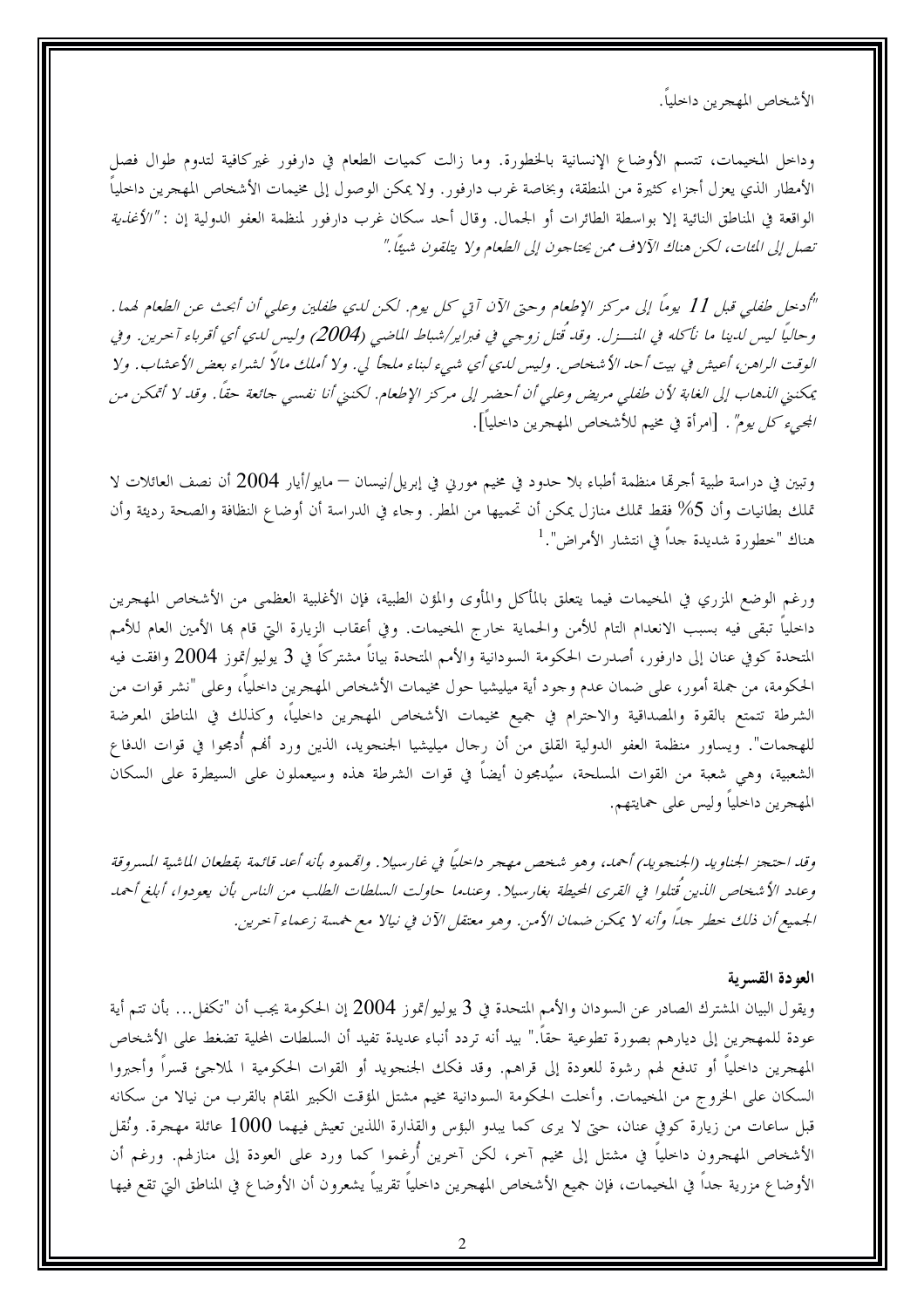منازلهم ما زالت غير مأمونة.

كذلك ورد أن الحكومة السودانية تمارس الضغط على شيوخ القرى ووجهائها لتشجيع أبناء محتمعاقمم على العودة إلى منازلهم. وإذا تقاعسوا عن فعل ذلك، يقال إنه يتم استبدالهم بأشخاص تعينهم الحكومة. فعلى سبيل المثال ورد في مايو/أيار 2004 أن 65 شخصاً عادوا إلى هبيلة كاناري الواقعة في غرب السودان بعد إغرائهم بإمكانية حصولهم على الطعام المحاني، رغم خطورة الوضع الأمني. وفي عدد من المناسبات ورد أن السلطات أبلغت الأشخاص الموجودين في مخيمات المهجرين داخلياً أفمم إذا لم يعودوا إلى منازلهم، فلن يتلقوا بعد الآن أية مساعدات إنسانية دولية.

وقدم عبد الرحيم محمد حسين، وزير الداحلية الذين عُيِّن الآن ممثلاً رئاسياً معنياً بدارفور، حطة لعودة الأشخاص المهجرين داخلياً في 4 يوليو/تموز 2004. وتنص الخطة على أن أولئك الذين يعودون إلى المناطق التي تقع فيها منازلهم سيحصلون على الطعام لمدة ثلاثة أشهر ومواد لبناء ملاحئ ويمكنهم البقاء في القرى الكبرى حيث تتوافر درجة أكبر من الأمن. بيد أن الأشخاص المهجرين داحلياً لن يتمكنوا من زراعة المحاصيل حتى الفصل الممطر المقبل ولن يتمكنوا من إعالة أنفسهم حتى أكتوبر/تشرين الأول 2005. وهذا الاستخدام للقرى الكبيرة يشكل نذير شؤم يذكرنا بإعادة تجميع العديد من سكان النوبة في حنوب كوردوفان ونقلهم من قراهم إلى مراكز أكبر؛ وعند ذلك حُولت الأراضي التي خسروها إلى مزارع كبيرة الحجم، وبعد مضى عشر سنوات، لم يعد العديد من أولئك المهجرين إلى ديارهم.

وقد شغل أعضاء الجماعات التي تقف وراء التهجير القرى الفارغة في بعض المناطق التي كان يعيش فيها المساليت. وبحسب ما ورد تم احتلال تولوس وفوفو وتني وكوكوماندا وغوكار وآرارا، وهي قرى تقع حنوب الجنينة. وبحس ما ورد من أنباء من تلك المناطق، يزداد احتلال القرى بموافقة الحكومة.

#### وصول المساعدات الإنسانية إلى دارفور

تفاقم وضع الأشخاص المهجرين داخلياً في دارفور بسبب القيود التي فرضتها الحكومة السودانية على الدحول إليها. وحتى فماية مايو/أيار 2003 عرقلت الحكومة السودانية وصول المساعدات الإنسانية إلى دارفور بتأخير الرد على طلبات تأشيرات الدخول أو فرض عمليات غير معقولة لطلبات تأشيرات الدحول وقيود على تصاريح السفر على عمال الإغاثة الإنسانية. وفي إحدى المناسبات، أُعطي أعضاء فريق أمريكي لمواجهة الكوارث تأشيرات لمدة ثلاثة أيام للتوحه إلى دارفور، ثم قيل لهم إفمم بحاجة لتقديم إشعار مدته ثلاثة أيام قبل التوجه إلى المنطقة. وفي الوقت ذاته، كانت المركبات واللوازم الطبية وأجهزة اللاسلكي تُحتَجز عادة مدداً تصل أحياناً إلى أشهر في بورسودان. ويحصل عمال الإغاثة الآن على تأشيرات ويمكنهم التنقل بحرية، ولكن كما قالت جان إجلاند منسقة الشؤون الإنسانية والإغاثة الطارئة التابعة لمساعد الأمين العام للأمم المتحدة في يونيو /حزيران، فإنه رغم السماح لمعظم مجموعات الإغاثة التابعة للأمم المتحدة بالدخول إلى المنطقة، إلا أن المنظمات الإنسانية غير الحكومية ما زالت تواحه عراقيل بيروقراطية.

كذلك تظل تنقلات الصحفيين وتقاريرهم حاضعة للقيود. ولم يُسمح لمنظمات دولية لحقوق الإنسان مثل منظمة العفو الدولية بالدخول إلى دارفور منذ بدء النـــزاع في فبراير/شباط 2003، وقد تم إلقاء القبض على الزعماء المحليين والمدافعين عن حقوق الإنسان السودانيين الذين يثيرون انتهاكات حقوق الإنسان أو يجرون تحقيقات حولها، أو منعهم من السفر .

#### وقف إطلاق النار ومراقبو حقوق الإنسان

تضمن وقف إطلاق النار الذي تم بين الحكومة السودانية وبين الجماعتين المعارضتين المسلحتين، وهما حيش تحرير السودان وحركة العدالة والمساواة، تصوراً لتشكيل فريق من مراقبي وقف إطلاق النار ينتمون إلى الاتحاد الأفريقي. وبعد مضي ثلاثة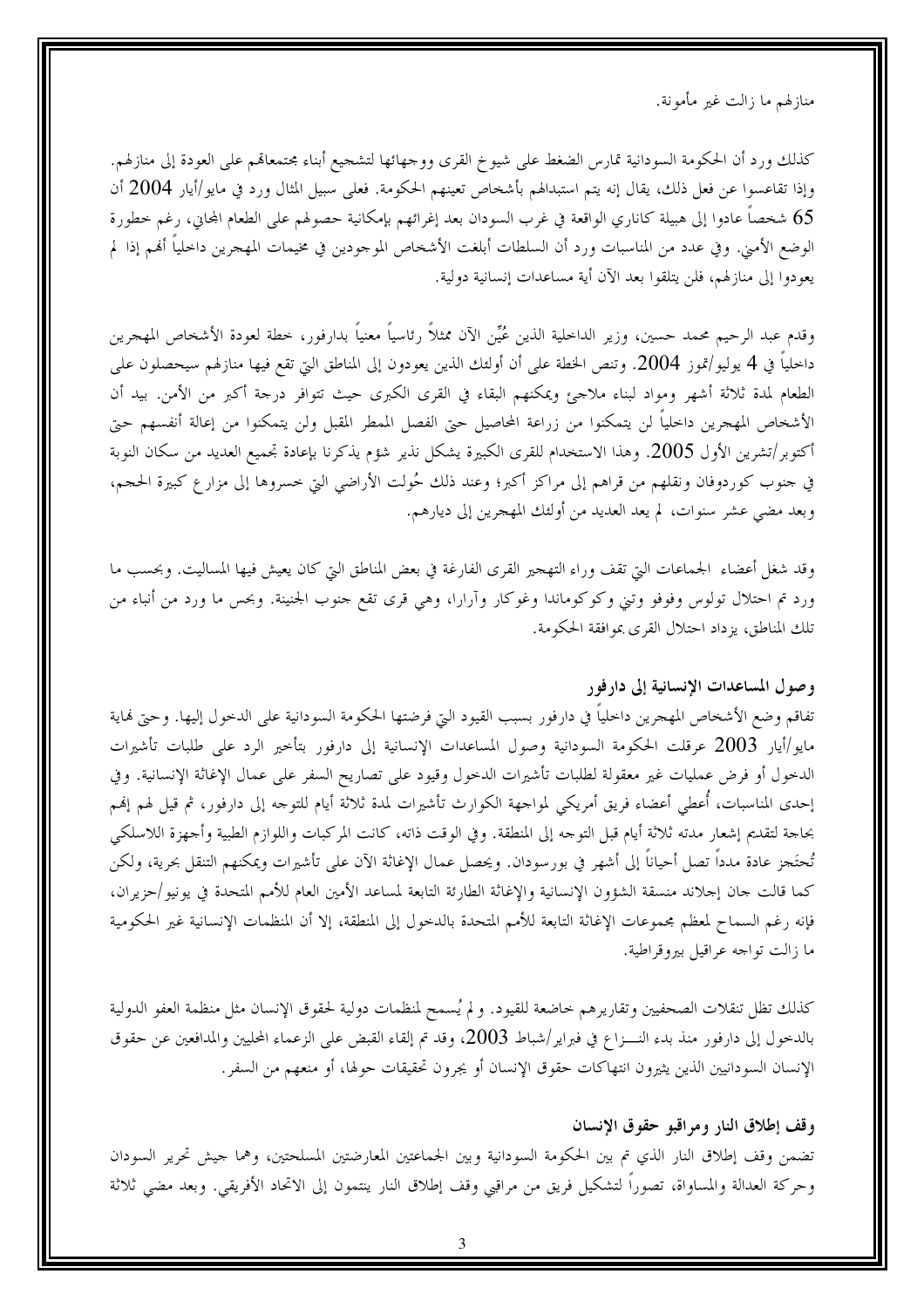أشهر لم يتم بعد نشر جميع مراقبي وقف إطلاق النار التابعين للاتحاد الأفريقي (120 مراقباً وقوة حماية قوامها 300 حندي). وإضافة إلى ذلك، يفتقر أولئك الموجودون في الميدان الآن، كما ورد، إلى العربات وغيرها من وسائل الدعم اللوجستي الضرورية للتنقل داخل المنطقة.

ومن المقرر نشر ثمانية مراقبين لحقوق الإنسان تابعين للمفوضية العليا لحقوق الإنسان (1 للخرطوم و2 للفاشر و2 لنيالا و3 للجنينة) في 31 يوليو/تموز 2004، لكن اعتباراً من 7 يوليو/تموز، لم يكونوا قد حصلوا على تأشيرات دحول بعد.

وهكذا، فإن أياً من المهجرين داخلياً الذين يعانون من الفقر المدقع لم يشعروا بعد بفوائد قوة المراقبة الدولية التي كانت تمدف إلى الاضطلاع بدورٍ مهم في حماية أمن سكان دارفورٍ.

#### القانون الوطني والدولي

يجب أن يستفيد الأشخاص المهجرون داخلياً من الحماية الكاملة التي يوفرها القانون المحلي، فضلاً عن الحقوق المكرسة في القانون الدولي لحقوق الإنسان والقانون الإنساني الدولي. وتشكل المبادئ التوحيهية للأمم المتحدة بشأن التهجير الداحلي مجموعة من معايير القانون الدولي لحقوق الإنسان والقانون الإنساني الدولي وقانون اللاحئين التي تحدد واحبات الحماية الأساسية المترتبة على الحكومة السودانية وغيرها من الجهات الفاعلة.

وبموجب الدستور السوداني، تُكفل أبسط الحقوق الأساسية، مثل الحق في الحياة والسلامة والأمن والطعام والسكن. وينص الدستور على أنه : "لكل إنسان الحق في الحياة والحرية والسلامة لشخصه وكرامة شرفه، إلا بموحب الحق وفقاً للقانون؛ وهو متحرر من الرضوخ للعبودية أو العمالة القسرية أو المهانة أو التعذيب."(المادة 20)

#### القانون الدولي لحقوق الإنسان

ينطبق القانون الدولي لحقوق الإنسان في وقتى السلم وأوضاع النـــزاع المسلح على السواء. وهو يكفل الحق في الحياة، ويحظر التعذيب والمعاملة أو العقوبة القاسية أو اللاإنسانية أو المهينة، ويحدد الحق في مستوى معيشة كاف، بما في ذلك ما يكفي من المأكل والملبس والمأوي وينص على وجوب توفير الحماية للعائلة. وتنص المادة الأولى من العهد الدولي الخاص بالحقوق المدنية والسياسية التي صادق عليها السودان في العام 1986 على أنه "لا يجوز في أية حال حرمان أي شعب من أسباب عيشه الخاصة". وتمنح هذه الحقوق الحماية الحيوية حلال التهجير. وينبغي منح هذه الحقوق وسواها من حقوق الإنسان لكل شخص بدون تمييز، بما في ذلك التمييز القائم على أساس التهجير.

ويقول الميثاق الأفريقي لحقوق الإنسان والشعوب إن الحق في الحياة "لا يمكن انتهاكه" وينص على أنه "في حال السلب والنهب، يحق للذين سلبت ممتلكاقم استرجاعها بصورة قانونية، فضلاً عن الحصول على تعويض كاف". وبالمثل يضمن الميثاق العربي لحقوق الإنسان حق كل شخص في احترام حياته وكرامته فضلاً عن ممتلكاته وحياته العائلية.

#### القانون الإنساني الدولي

ينص القانون الإنساني الدولي، بما فيه اتفاقيات جنيف التي صادق عليها السودان والبروتوكولات الاختيارية الملحقة بما على حماية المدنيين وغيرهم من الذين لا يشاركون مشاركة فعلية في العمليات الحربية في أوقات النـــزاعات المسلحة. وإذا تم احترام النصوص العامة للقانون الإنساني الدولي والتي تحمي المدنيين، عندئذ لن يحدث التهجير أو سيكون محدوداً. وإذا حدث التهجير، يحق للأشخاص الذين لا يشاركون فعلياً في العمليات العدائية الحماية وفقاً للقانون الإنساني الدولي. $^2$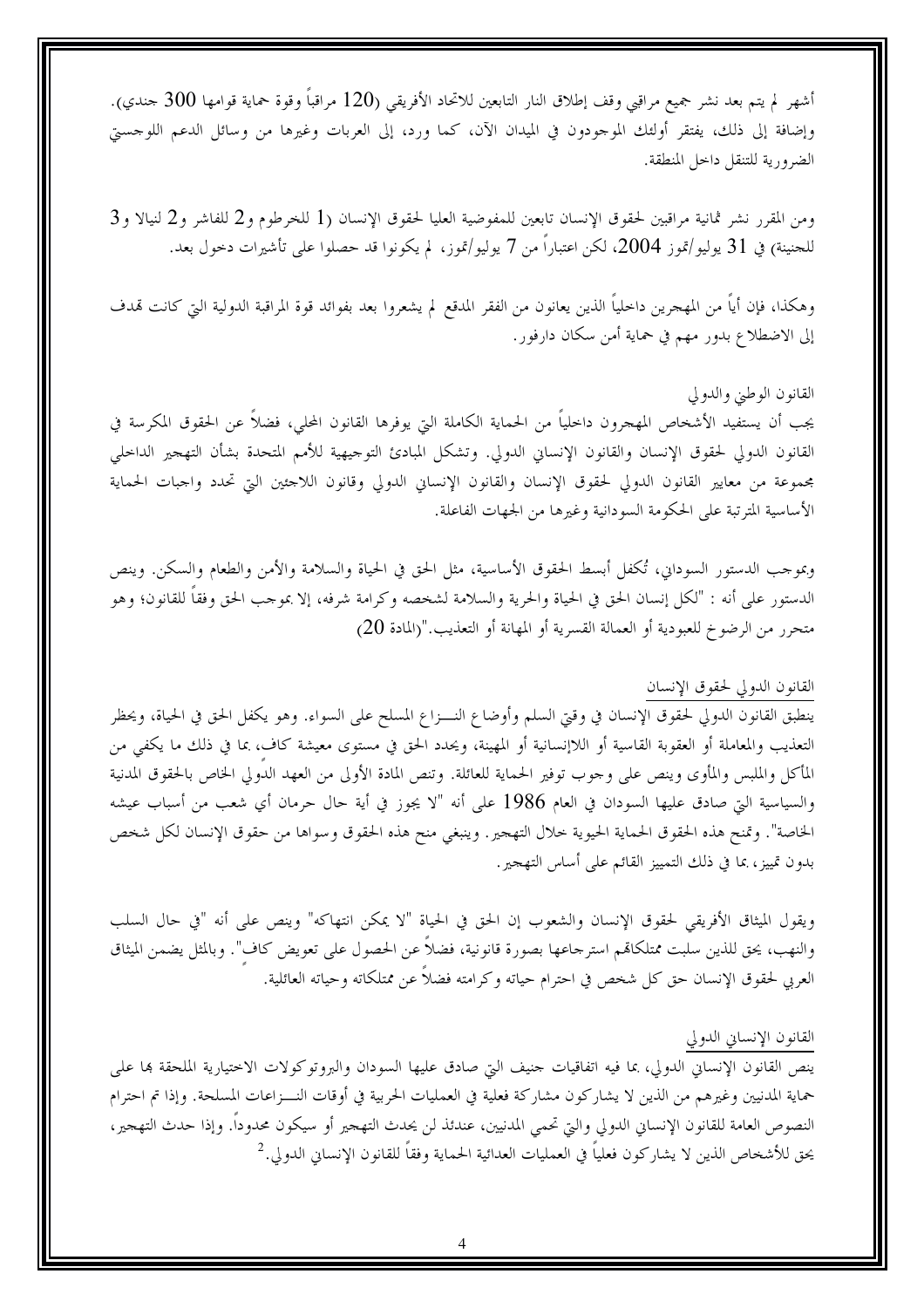والقانون الدولي لحقوق الإنسان والقانون الإنساني الدولي ملزمان كلاهما للدول الأطراف. وفي النــزاعات المسلحة غير الدولية، فإن الجماعات المسلحة، مثل جيش تحرير السودان وحركة العدالة والمساواة، ملزمة بنصوص اتفاقيات جنيف الرابعة.

"لقد وصلت إلى المخيم الكائن جنوب نيالا قبل خمسة أيام. وذهبت أنا وزوجي أولاً إلى نيالا بحثًا عن مكان نقيم فيه. ولكن لم نستطع بأي شكل بناء ملجأ لنا هناك. لذا انتقلنا إلى المخيم. ولكن ما زلنا حاليي الوفاض. فلا مال لدينا لبناء ملجأ. ولا مال لشراء الطعام. وأقمنا في منسزل عمتي/حالتي في الوقت الراهن وشار كناها طعامها. لكنني أحشبي من أن عمتي لن تتمكن قريبًا جدًا من مواصلة اقتسام طعامها معنا (كان مجموعنا خمسة أشخاص). وعلينا بناء ملجأ حاص بنا أولاً. ثم علينا انتظار المنظمات لتحضر لنا بعض الطعام. ولا مجال أمامنا للحصول على عمل يومي في نيالا . فالمكان مكتظ جلاً. وبما أن طفلي كان مريضاً، فقد مرضت أنا أيضاً. وأشعر بالألم في جميع أنحاء جسدي : في ظهري وصدري وساقيَّ وركبتَّ وقدميَّ. أنني متعبة  $\frac{1}{4}$ 

### ابعثوا برسائل إلى الحكومة السودانية تدعوها فيها إلى :

- نز ع أسلحة الجنجويد وحلها فوراً وضمان عدم تمكنها محدداً من ارتكاب انتهاكات لحقوق الإنسان؛
- ضمان اعتقال ومحاكمة أي عضوٍ في الجنجويد، سواء جرى دمجه في القوات المسلحة أم لا، يكون مسؤولاً عن ارتكاب انتهاكات لحقوق الإنسان، وفقاً للمعايير الدولية للمحاكمات العادلة بدون إمكانية إصدار عقوبة الإعدام
- اتخاذ جميع الإحراءات الضرورية للسماح للهيئات الإنسانية بالدحول إلى جميع مناطق دارفور بكل حرية لضمان تقديم الإغاثة الإنسانية إلى السكان المهجرين داخلياً.
	- ضمان سلامة السكان المهجرين داخلياً بمنع الجنجويد من العمل داخل مخيمات المهجرين داخلياً وفي محيطها؛
- ضمان عدم الإعادة القسرية للأشخاص المهجرين داخلياً إلى أي مكان تتعرض فيه حياقمم وسلامتهم و/أو صحتهم للخط ؛
- القبول بنشر مراقبين دوليين لحقوق الإنسان بصورة كاملة وبدون أية عراقيل، ويجب عليهم إجراء تحقيقات في جميع مزاعم انتهاكات حقوق الإنسان التي يرتكبها جميع أطراف النـــزاع في دارفور والإبلاغ عنها علناً.
	- تنفيذ جميع الالتزامات الواردة في البيان المشترك مع الأمم المتحدة الصادر في 3 يوليو/تموز.

## تحركوا الآن! ▶ يرجى إرسال مناشداتكم إلى : ● الفريق عمر حسن أحمد البشير رئيس الجمهورية والقائد الأعلى للقوات المسلحة القصر الرئاسي ص.ب. 281 الخرطوم السودان  $+24911776603/777583$  فاكس التحية : سيادة الرئيس

● السيد على عثمان محمد طه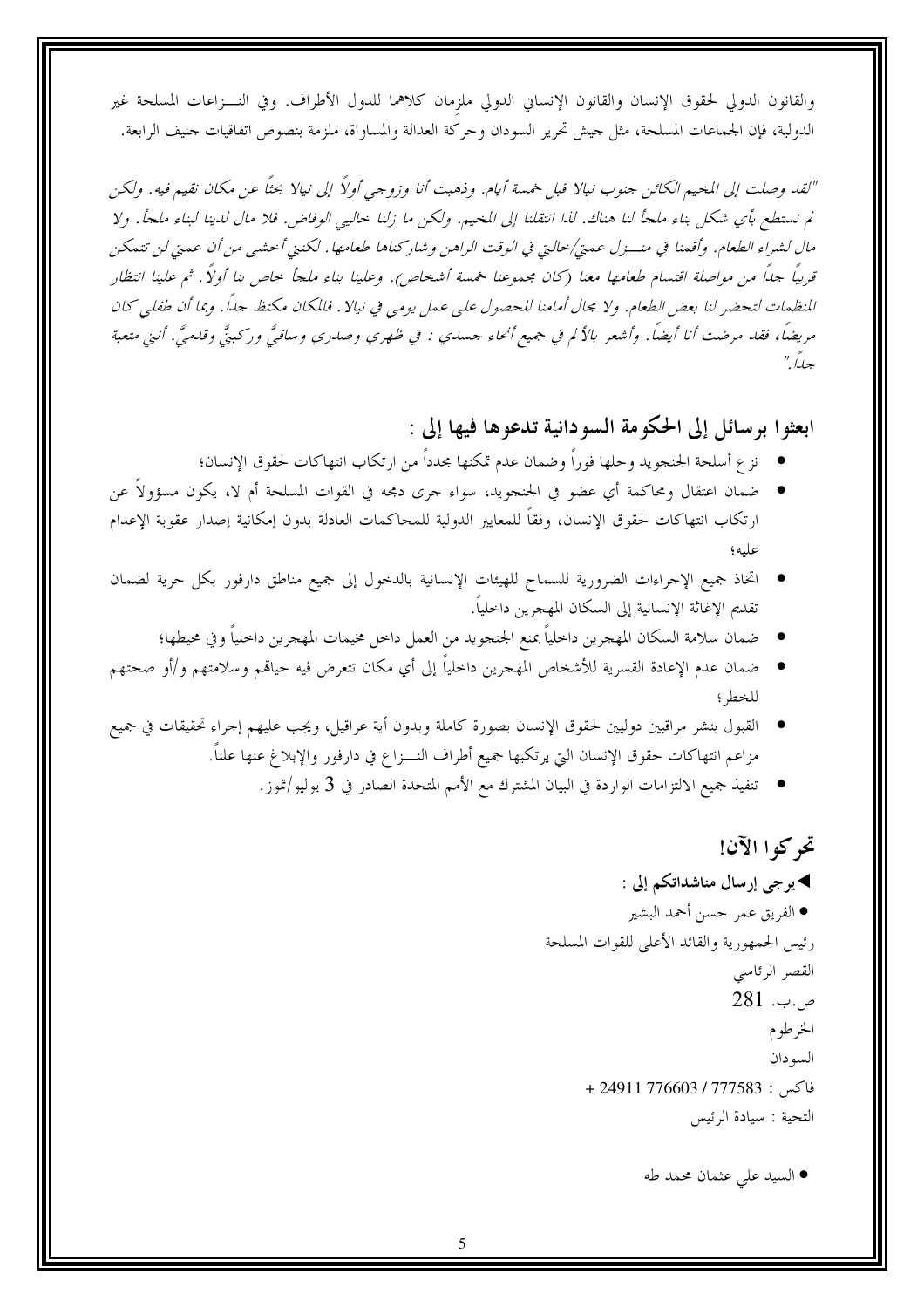النائب الأول لرئيس الجمهورية قصر الرئاسة ص.ب. 281، الخرطوم، السودان فاكس : 249 11 771025/779977 + 249 + التحية : السيد الوزير (؟) • اللواء عبد الرحيم محمد حسين وزير الداخلية والممثل الرئاسي المعنى بدارفور وزارة الداخلية  $281.$ ص.ب الخرطوم فاكس : 773046+ 249+ التحية : السيد الوزير ● السيد مصطفى عثمان إسماعيل وزير الخارجية وزارة الخارجية ص.ب. 873 الخرطوم، السودان  $+ 24911779383 :$ فاكس التحية السيد الوزير ● الدكتور ياسر سيد أحمد المحلس الاستشاري لحقوق الإنسان ص.ب. 302 الخرطوم، السودان فاكس : 249 11 779173/770883 + التحية : السيد ● السيد عثمان محمد يوسف كوبور محافظ ولاية دارفور شمال بواسطة قصر الشعب  $281.$ ص.ب الخرطوم فاكس : 783223 /171651 /176432 11 1249 +249 التحية : السيد المحافظ • الحاج عطا المنان محافظ ولاية جنوب دارفور